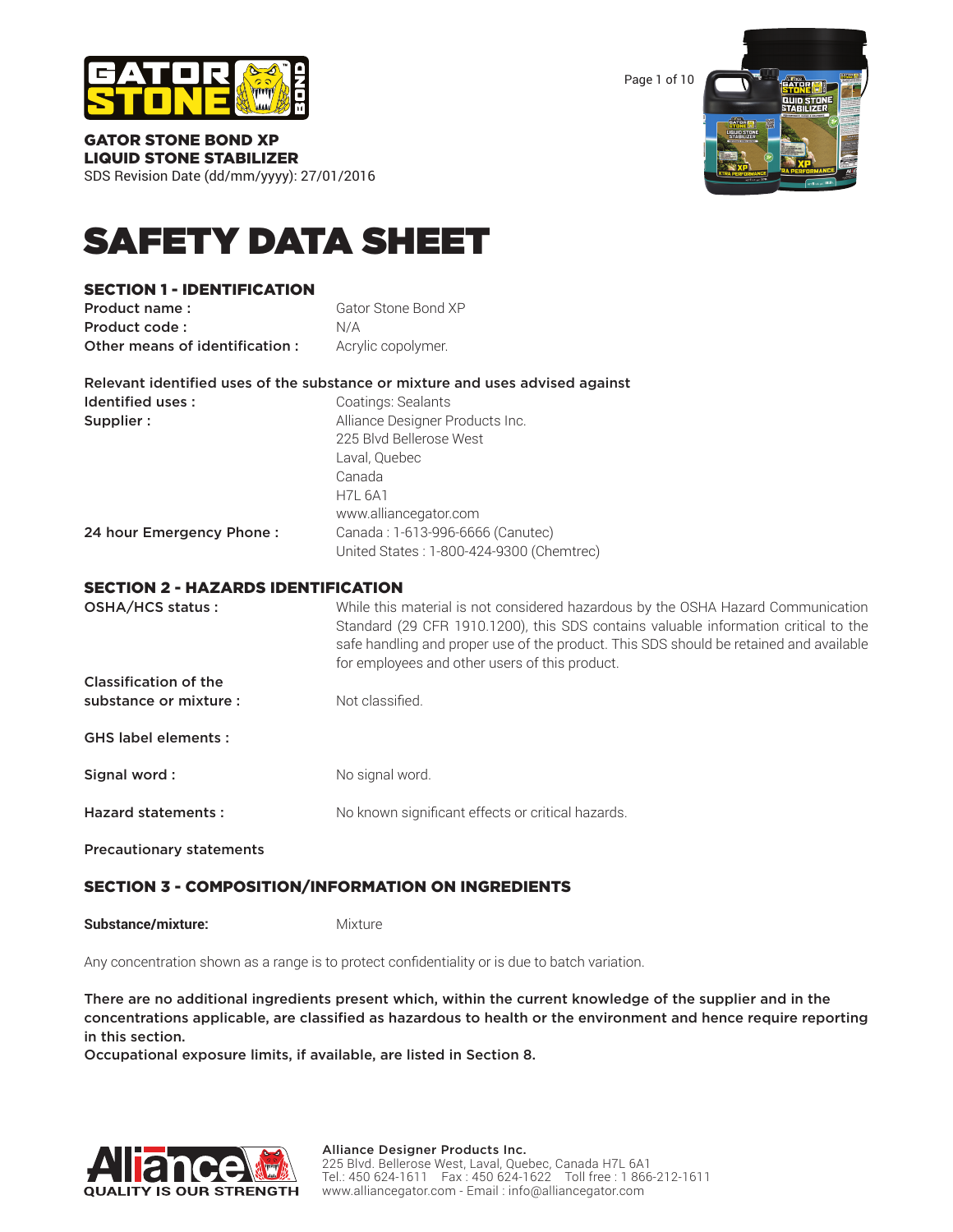

GATOR STONE BOND XP LIQUID STONE STABILIZER

SDS Revision Date (dd/mm/yyyy): 27/01/2016

# SECTION 4 - FIRST AID MEASURES

#### **DESCRIPTION OF NECESSARY FIRST AID MEASURES**

| Eye contact : | Immediately flush eyes with plenty of water, occasionally lifting the upper and lower<br>eyelids. Check for and remove any contact lenses. Get medical attention if irritation<br>occurs.                                                                                                                                                            |
|---------------|------------------------------------------------------------------------------------------------------------------------------------------------------------------------------------------------------------------------------------------------------------------------------------------------------------------------------------------------------|
| Inhalation:   | Remove victim to fresh air and keep at rest in a position comfortable for breathing. Get<br>medical attention if symptoms occur.                                                                                                                                                                                                                     |
| Skin contact: | Flush contaminated skin with plenty of water. Remove contaminated clothing and<br>shoes. Get medical attention if symptoms occur.                                                                                                                                                                                                                    |
| Ingestion:    | Wash out mouth with water. Remove victim to fresh air and keep at rest in a position<br>comfortable for breathing. If material has been swallowed and the exposed person<br>is conscious, give small quantities of water to drink. Do not induce vomiting unless<br>directed to do so by medical personnel. Get medical attention if symptoms occur. |

# **MOST IMPORTANT SYMPTOMS/EFFECTS, ACUTE AND DELAYED**

## **POTENTIAL ACUTE HEALTH EFFECTS**

| Eye contact : | No known significant effects or critical hazards. |
|---------------|---------------------------------------------------|
| Inhalation:   | No known significant effects or critical hazards. |
| Skin contact: | No known significant effects or critical hazards. |
| Ingestion:    | No known significant effects or critical hazards. |

#### **OVER-EXPOSURE SIGNS/SYMPTOMS**

| Eye contact:  | No specific data. |
|---------------|-------------------|
| Inhalation:   | No specific data. |
| Skin contact: | No specific data. |
| Ingestion:    | No specific data. |

#### **INDICATION OF IMMEDIATE MEDICAL ATTENTION AND SPECIAL TREATMENT NEEDED, IF NECESSARY**

| Notes to physician :        | Treat symptomatically. Contact poison treatment specialist immediately if large    |
|-----------------------------|------------------------------------------------------------------------------------|
|                             | quantities have been ingested or inhaled.                                          |
| Specific treatments :       | No specific treatment.                                                             |
| Protection of first-aiders: | No action shall be taken involving any personal risk or without suitable training. |

# **SEE TOXICOLOGICAL INFORMATION (SECTION 11)**

#### SECTION 5 - FIRE FIGHTING MEASURES

| <b>EXTINGUISHING MEDIA</b>      |                                                                                     |
|---------------------------------|-------------------------------------------------------------------------------------|
| Suitable extinguishing media:   | Use an extinguishing agent suitable for the surrounding fire.                       |
| Unsuitable extinguishing media: | None known.                                                                         |
| Specific hazards arising        |                                                                                     |
| from the chemical:              | In a fire or if heated, a pressure increase will occur and the container may burst. |



Page 2 of 10

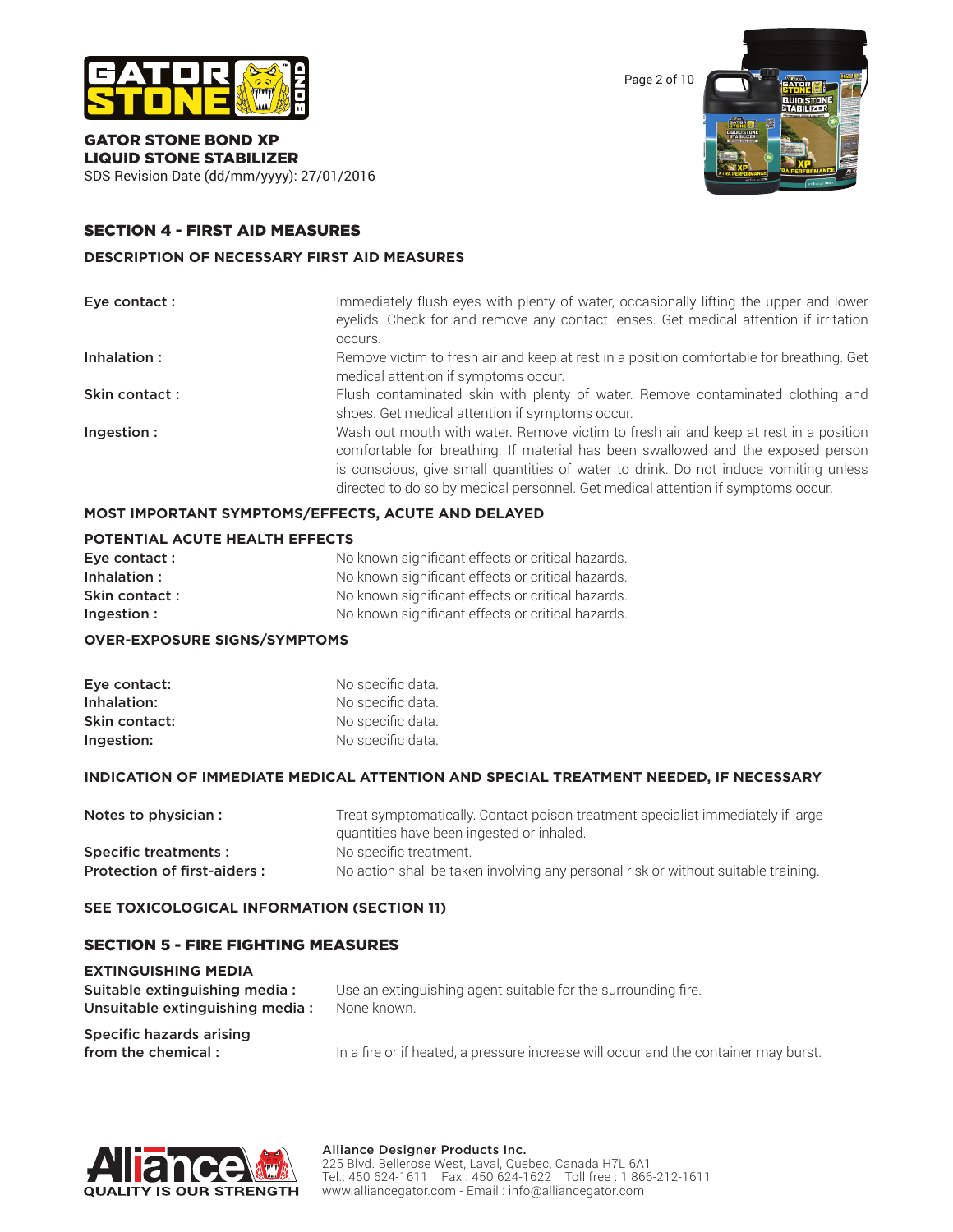

Page 3 of 10



#### GATOR STONE BOND XP LIQUID STONE STABILIZER SDS Revision Date (dd/mm/yyyy): 27/01/2016

# SECTION 5 - FIRE FIGHTING MEASURES (CONT.)

| <b>Hazardous thermal</b>      |                                                                                                                                                                                                   |
|-------------------------------|---------------------------------------------------------------------------------------------------------------------------------------------------------------------------------------------------|
| decomposition products :      | Decomposition products may include the following materials:<br>carbon dioxide<br>carbon monoxide                                                                                                  |
| Special protective actions    |                                                                                                                                                                                                   |
| for fire-fighters :           | Promptly isolate the scene by removing all persons from the vicinity of the incident if<br>there is a fire. No action shall be taken involving any personal risk or without suitable<br>training. |
| Special protective            |                                                                                                                                                                                                   |
| equipment for fire-fighters : | Fire-fighters should wear appropriate protective equipment and self-contained<br>breathing apparatus (SCBA) with a full face-piece operated in positive pressure mode.                            |

#### SECTION 6 - ACCIDENTAL RELEASE MEASURES

#### **PERSONAL PRECAUTIONS, PROTECTIVE EQUIPMENT AND EMERGENCY PROCEDURES**

| For non-emergency personnel:      | No action shall be taken involving any personal risk or without suitable training. Evacuate<br>surrounding areas. Keep unnecessary and unprotected personnel from entering. Do<br>not touch or walk through spilled material. Put on appropriate personal protective<br>equipment. |
|-----------------------------------|------------------------------------------------------------------------------------------------------------------------------------------------------------------------------------------------------------------------------------------------------------------------------------|
| For emergency responders :        | If specialised clothing is required to deal with the spillage, take note of any information<br>in Section 8 on suitable and unsuitable materials. See also the information in "For non-<br>emergency personnel".                                                                   |
| <b>Environmental precautions:</b> | Avoid dispersal of spilled material and runoff and contact with soil, waterways, drains<br>and sewers. Inform the relevant authorities if the product has caused environmental<br>pollution (sewers, waterways, soil or air).                                                      |

#### **METHODS AND MATERIALS FOR CONTAINMENT AND CLEANING UP**

**Small spill :** Stop leak if without risk. Move containers from spill area. Dilute with water and mop up if water-soluble. Alternatively, or if water-insoluble, absorb with an inert dry material and place in an appropriate waste disposal container. Dispose of via a licensed waste disposal contractor.

Large spill : Stop leak if without risk. Move containers from spill area. Approach release from upwind. Prevent entry into sewers, water courses, basements or confined areas. Wash spillages into an effluent treatment plant or proceed as follows. Contain and collect spillage with noncombustible, absorbent material e.g. sand, earth, vermiculite or diatomaceous earth and place in container for disposal according to local regulations (see Section 13). Dispose of via a licensed waste disposal contractor. Contaminated absorbent material may pose the same hazard as the spilled product. Note: see Section 1 for emergency contact information and Section 13 for waste disposal.

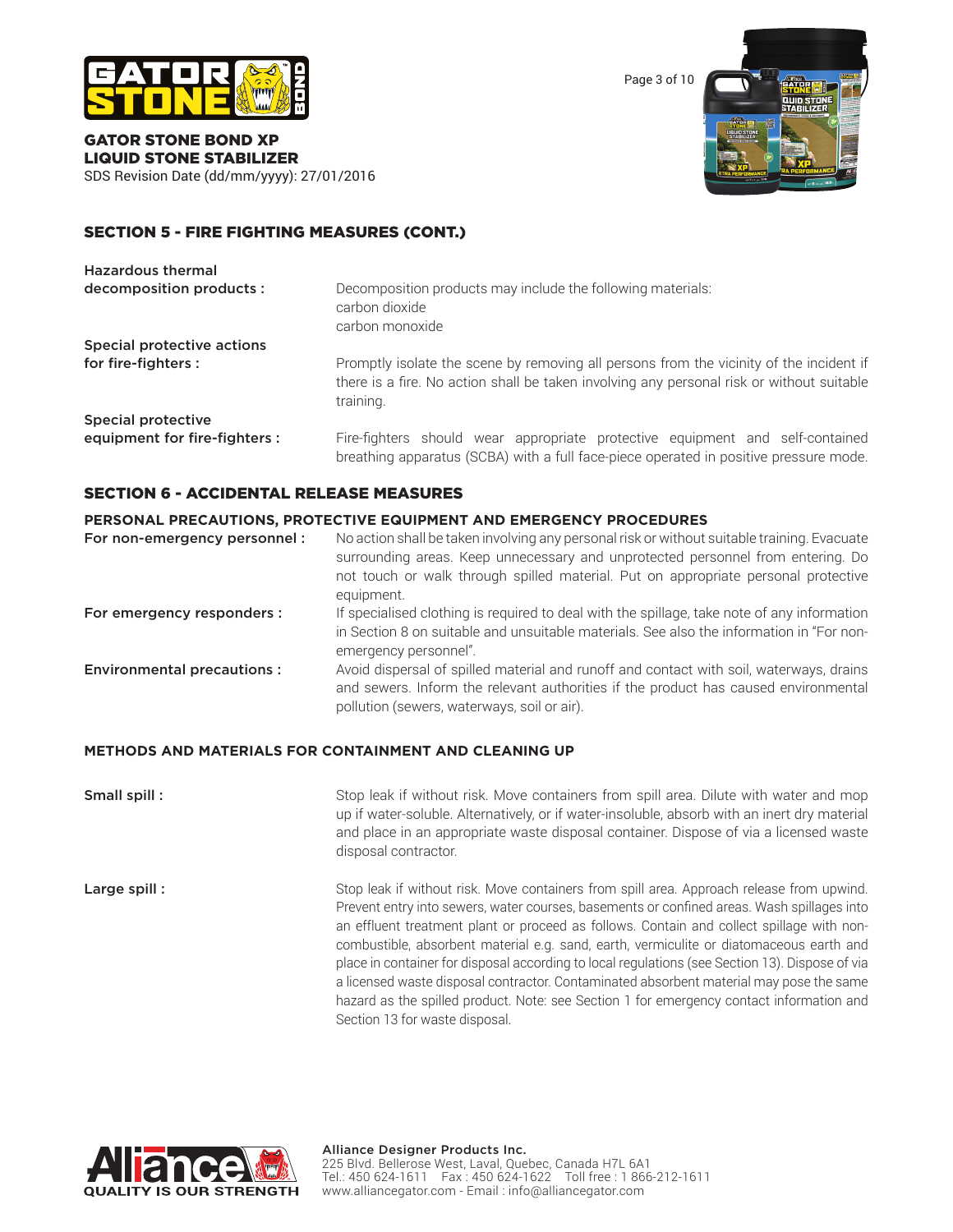

GATOR STONE BOND XP LIQUID STONE STABILIZER SDS Revision Date (dd/mm/yyyy): 27/01/2016



# SECTION 7 - HANDLING AND STORAGE

# **PRECAUTIONS FOR SAFE HANDLING**

| <b>Protective measures:</b>                                       | Put on appropriate personal protective equipment (see Section 8).                                                                                                                                                                                                                                                                                                                                                                                                                                           |
|-------------------------------------------------------------------|-------------------------------------------------------------------------------------------------------------------------------------------------------------------------------------------------------------------------------------------------------------------------------------------------------------------------------------------------------------------------------------------------------------------------------------------------------------------------------------------------------------|
| Advice on general<br>occupational hygiene :                       | Eating, drinking and smoking should be prohibited in areas where this material is handled,<br>stored and processed. Workers should wash hands and face before eating, drinking and<br>smoking. Remove contaminated clothing and protective equipment before entering<br>eating areas. See also Section 8 for additional information on hygiene measures.                                                                                                                                                    |
| Conditions for safe storage,<br>including any incompatibilities : | Store in accordance with local regulations. Store in original container protected from<br>direct sunlight in a dry, cool and well-ventilated area, away from incompatible materials<br>(see Section 10) and food and drink. Keep container tightly closed and sealed until ready<br>for use. Containers that have been opened must be carefully resealed and kept upright<br>to prevent leakage. Do not store in unlabeled containers. Use appropriate containment<br>to avoid environmental contamination. |

# SECTION 8 - EXPOSURE CONTROLS AND PERSONAL PROTECTION

| <b>CONTROL PARAMETERS</b><br>Occupational exposure limits |                                                                                                                                                                                                                                                                                                                                                                                                 |
|-----------------------------------------------------------|-------------------------------------------------------------------------------------------------------------------------------------------------------------------------------------------------------------------------------------------------------------------------------------------------------------------------------------------------------------------------------------------------|
| Ingredient name<br>None.                                  | <b>Exposure limits</b>                                                                                                                                                                                                                                                                                                                                                                          |
|                                                           | Appropriate engineering controls: Good general ventilation should be sufficient to control worker exposure to airborne<br>contaminants.                                                                                                                                                                                                                                                         |
| <b>Environmental exposure</b>                             |                                                                                                                                                                                                                                                                                                                                                                                                 |
| controls:                                                 | Emissions from ventilation or work process equipment should be checked to ensure<br>they comply with the requirements of environmental protection legislation. In some<br>cases, fume scrubbers, filters or engineering modifications to the process equipment<br>will be necessary to reduce emissions to acceptable levels.                                                                   |
| <b>INDIVIDUAL PROTECTION MEASURES</b>                     |                                                                                                                                                                                                                                                                                                                                                                                                 |
| Hygiene measures :                                        | Wash hands, forearms and face thoroughly after handling chemical products,<br>before eating, smoking and using the lavatory and at the end of the working period.<br>Appropriate techniques should be used to remove potentially contaminated clothing.<br>Wash contaminated clothing before reusing. Ensure that eyewash stations and safety<br>showers are close to the workstation location. |
| Eye/face protection :                                     | Safety eyewear complying with an approved standard should be used when a risk<br>assessment indicates this is necessary to avoid exposure to liquid splashes, mists,<br>gases or dusts. If contact is possible, the following protection should be worn, unless<br>the assessment indicates a higher degree of protection: safety glasses with side-shields.<br>Recommended: splash goggles.    |
| <b>SKIN PROTECTION</b>                                    |                                                                                                                                                                                                                                                                                                                                                                                                 |
| Hand protection :                                         | Chemical-resistant, impervious gloves complying with an approved standard should be<br>worn at all times when handling chemical products if a risk assessment indicates this is<br>necessary. > 8 hours (breakthrough time): polyvinyl alcohol (PVA)                                                                                                                                            |
| $\sim$                                                    | <b>Alliance Designer Products Inc.</b>                                                                                                                                                                                                                                                                                                                                                          |

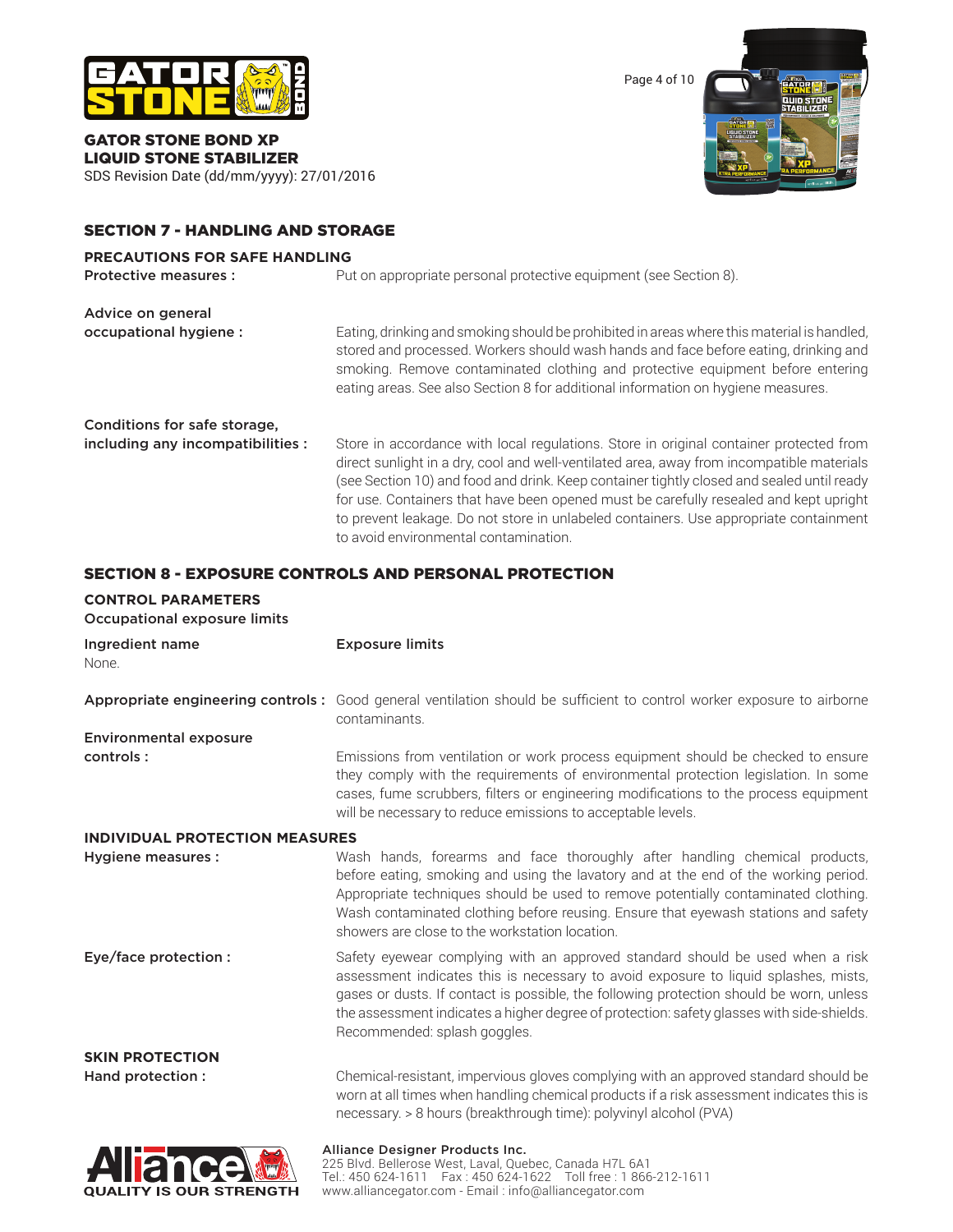

Page 5 of 10



#### GATOR STONE BOND XP LIQUID STONE STABILIZER SDS Revision Date (dd/mm/yyyy): 27/01/2016

# SECTION 8 - EXPOSURE CONTROLS AND PERSONAL PROTECTION (CONT.)

| Body protection :       | Personal protective equipment for the body should be selected based on the task being<br>performed and the risks involved and should be approved by a specialist before handling<br>this product. Recommended: lab coat                                                                                                  |
|-------------------------|--------------------------------------------------------------------------------------------------------------------------------------------------------------------------------------------------------------------------------------------------------------------------------------------------------------------------|
| Other skin protection : | Appropriate footwear and any additional skin protection measures should be selected<br>based on the task being performed and the risks involved and should be approved by a<br>specialist before handling this product.                                                                                                  |
| Respiratory protection: | Use a properly fitted, air-purifying or air-fed respirator complying with an approved<br>standard if a risk assessment indicates this is necessary. Respirator selection must be<br>based on known or anticipated exposure levels, the hazards of the product and the safe<br>working limits of the selected respirator. |

# SECTION 9 - PHYSICAL AND CHEMICAL PROPERTIES

| <b>APPEARANCE</b>    |                                 |
|----------------------|---------------------------------|
| Physical state:      | Liquid.                         |
| Colour:              | White.                          |
| Odour:               | Not available.                  |
| pH:                  | 6 to 7                          |
| Melting point :      | $0^{\circ}$ C (32 $^{\circ}$ F) |
| Boiling point:       | 100°C (212°F)                   |
| Flash point :        | Closed cup: >93.3°C (>199.9°F)  |
| Evaporation rate:    | Not available.                  |
| Vapor pressure :     | Not available.                  |
| Vapor density:       | Not available.                  |
| Relative density:    | 1.04                            |
| Solubility in water: | Not available.                  |
| Viscosity:           | Not available.                  |
| VOC:                 | Not available.                  |

# SECTION 10 - STABILITY AND REACTIVITY

| Reactivity:                | No specific test data related to reactivity available for this product or its ingredients.                          |
|----------------------------|---------------------------------------------------------------------------------------------------------------------|
| <b>Chemical stability:</b> | The product is stable.                                                                                              |
|                            | Possibility of hazardous reactions: Under normal conditions of storage and use, hazardous reactions will not occur. |
| Conditions to avoid :      | No specific data.                                                                                                   |
| Incompatible materials:    | No specific data.                                                                                                   |
|                            | Hazardous decomposition products : Under normal conditions of storage and use, hazardous decomposition products     |
|                            | should not be produced.                                                                                             |

# SECTION 11 - TOXICOLOGICAL INFORMATION

INFORMATION ON TOXICOLOGICAL EFFECTS

ACUTE TOXICITY Not available.



#### Alliance Designer Products Inc.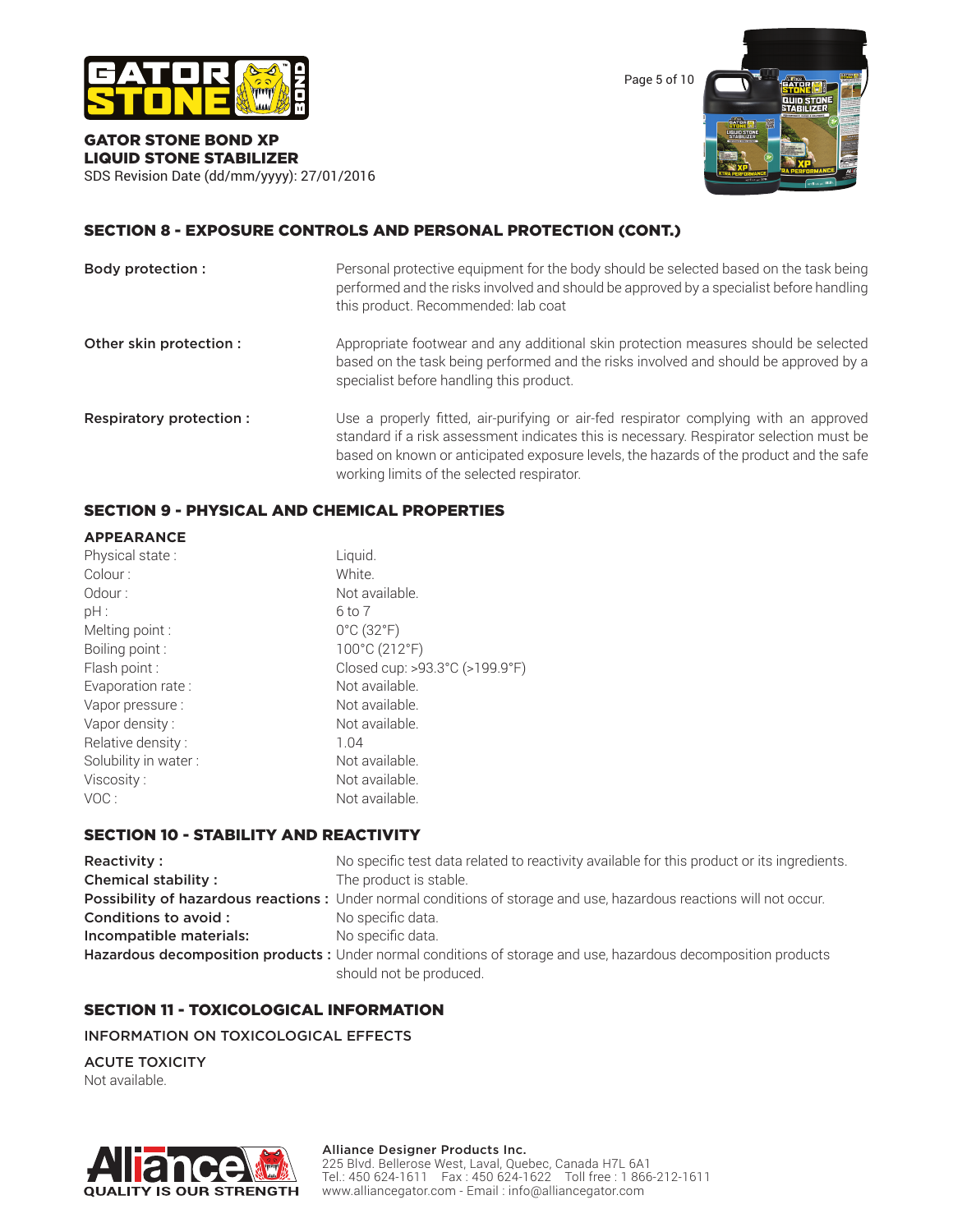

Page 6 of 10



#### GATOR STONE BOND XP LIQUID STONE STABILIZER SDS Revision Date (dd/mm/yyyy): 27/01/2016

| <b>SECTION 11 - TOXICOLOGICAL INFORMATION (CONT.)</b>                                                     |                             |                                                                                                                                                                                                                  |                      |             |                |                 |                 |
|-----------------------------------------------------------------------------------------------------------|-----------------------------|------------------------------------------------------------------------------------------------------------------------------------------------------------------------------------------------------------------|----------------------|-------------|----------------|-----------------|-----------------|
| IRRITATION/CORROSION<br>Not available.                                                                    |                             |                                                                                                                                                                                                                  |                      |             |                |                 |                 |
| <b>SENSITIZATION</b>                                                                                      |                             |                                                                                                                                                                                                                  |                      |             |                |                 |                 |
| <b>Mutagenicity</b>                                                                                       |                             |                                                                                                                                                                                                                  |                      |             |                |                 |                 |
| <b>Product/ingredient name</b><br>Not available.                                                          | <b>Experiment</b>           |                                                                                                                                                                                                                  | Result               |             |                |                 |                 |
| <b>CARCINOGENICITY</b>                                                                                    |                             |                                                                                                                                                                                                                  |                      |             |                |                 |                 |
| <b>Product/ingredient name</b><br>Not available.                                                          | <b>Result</b>               |                                                                                                                                                                                                                  | <b>Species</b>       | <b>Dose</b> |                | <b>Exposure</b> |                 |
| <b>REPRODUCTIVE TOXICITY</b>                                                                              |                             |                                                                                                                                                                                                                  |                      |             |                |                 |                 |
| Product/ingredient name                                                                                   | <b>Maternal</b><br>toxicity | Fertility                                                                                                                                                                                                        | Development<br>toxin |             | <b>Species</b> | <b>Dose</b>     | <b>Exposure</b> |
| Not available.                                                                                            |                             |                                                                                                                                                                                                                  |                      |             |                |                 |                 |
| <b>TERATOGENICITY</b>                                                                                     |                             |                                                                                                                                                                                                                  |                      |             |                |                 |                 |
| Not available.                                                                                            |                             |                                                                                                                                                                                                                  |                      |             |                |                 |                 |
| SPECIFIC TARGET ORGAN TOXICITY (SINGLE EXPOSURE)                                                          |                             |                                                                                                                                                                                                                  |                      |             |                |                 |                 |
| Not available.                                                                                            |                             |                                                                                                                                                                                                                  |                      |             |                |                 |                 |
| SPECIFIC TARGET ORGAN TOXICITY (REPEATED EXPOSURE)                                                        |                             |                                                                                                                                                                                                                  |                      |             |                |                 |                 |
| Not available.                                                                                            |                             |                                                                                                                                                                                                                  |                      |             |                |                 |                 |
| <b>ASPIRATION HAZARD</b>                                                                                  |                             |                                                                                                                                                                                                                  |                      |             |                |                 |                 |
| <b>Name</b><br>Not available.                                                                             | <b>Result</b>               |                                                                                                                                                                                                                  |                      |             |                |                 |                 |
| POTENTIAL ACUTE HEALTH EFFECTS                                                                            |                             |                                                                                                                                                                                                                  |                      |             |                |                 |                 |
| Eye contact<br>Inhalation<br>Skin contact<br>Ingestion                                                    | ÷<br>t                      | No known significant effects or critical hazards.<br>No known significant effects or critical hazards.<br>No known significant effects or critical hazards.<br>No known significant effects or critical hazards. |                      |             |                |                 |                 |
| SYMPTOMS RELATED TO THE PHYSICAL, CHEMICAL AND TOXICOLOGICAL CHARACTERISTICS                              |                             |                                                                                                                                                                                                                  |                      |             |                |                 |                 |
| Eye contact                                                                                               |                             | No specific data.                                                                                                                                                                                                |                      |             |                |                 |                 |
| Inhalation                                                                                                |                             | No specific data.                                                                                                                                                                                                |                      |             |                |                 |                 |
| Skin contact<br>Ingestion                                                                                 |                             | No specific data.<br>No specific data.                                                                                                                                                                           |                      |             |                |                 |                 |
| <b>DELAYED AND IMMEDIATE EFFECTS AND ALSO CHRONIC</b><br><b>EFFECTS FROM SHORT AND LONG TERM EXPOSURE</b> |                             |                                                                                                                                                                                                                  |                      |             |                |                 |                 |
| <b>SHORT TERM EXPOSURE</b>                                                                                |                             |                                                                                                                                                                                                                  |                      |             |                |                 |                 |

| Potential immediate effects      | Not available. |
|----------------------------------|----------------|
| <b>Potential delayed effects</b> | Not available. |



#### Alliance Designer Products Inc.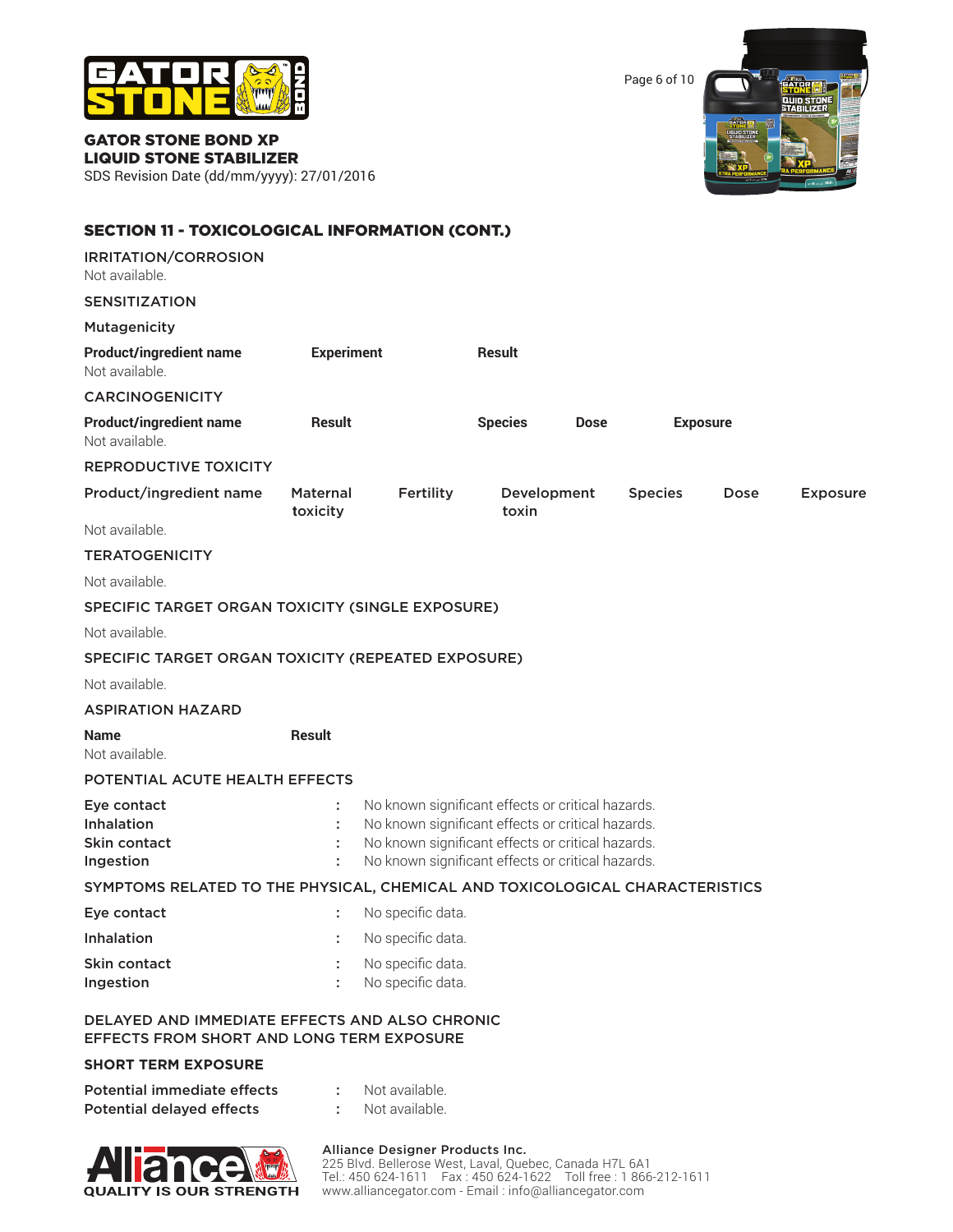

Page 7 of 10



#### GATOR STONE BOND XP LIQUID STONE STABILIZER

SDS Revision Date (dd/mm/yyyy): 27/01/2016

# SECTION 11 - TOXICOLOGICAL INFORMATION (CONT.)

#### **LONG TERM EXPOSURE**

| Potential immediate effects | Not available. |
|-----------------------------|----------------|
| Potential delayed effects   | Not available. |

#### **POTENTIAL CHRONIC HEALTH EFFECTS**

| General                      | No known significant effects or critical hazards.   |
|------------------------------|-----------------------------------------------------|
| Carcinogenicity              | : No known significant effects or critical hazards. |
| Mutagenicity                 | No known significant effects or critical hazards.   |
| <b>Teratogenicity</b>        | : No known significant effects or critical hazards. |
| <b>Developmental effects</b> | No known significant effects or critical hazards.   |
| <b>Fertility effects</b>     | No known significant effects or critical hazards.   |

# NUMERICAL MEASURES OF TOXICITY ACUTE TOXICITY ESTIMATES

Not available.

# SECTION 12 - ECOLOGICAL INFORMATION

#### **TOXICITY**

Not available.

PERSISTENCE AND DEGRADABILITY

Not available.

BIOACCUMULATIVE POTENTIAL

Not available.

#### MOBILITY IN SOIL

Other adverse effects : No known significant effects or critical hazards.

# SECTION 13 - DISPOSAL CONSIDERATIONS

Disposal methods : The generation of waste should be avoided or minimized wherever possible. Disposal of this product, solutions and any by-products should at all times comply with the requirements of environmental protection and waste disposal legislation and any regional local authority requirements. Dispose of surplus and non-recyclable products via a licensed waste disposal contractor. Waste should not be disposed of untreated to the sewer unless fully compliant with the requirements of all authorities with jurisdiction. Waste packaging should be recycled. Incineration or landfill should only be considered when recycling is not feasible. This material and its container must be disposed of in a safe way. Care should be taken when handling emptied containers that have not been cleaned or rinsed out. Empty containers or liners may retain some product residues. Vapor from product residues may create a highly flammable or explosive atmosphere

> inside the container. Do not cut, weld or grind used containers unless they have been cleaned thoroughly internally. Avoid dispersal of spilled material and runoff and contact with soil, waterways, drains and sewers.

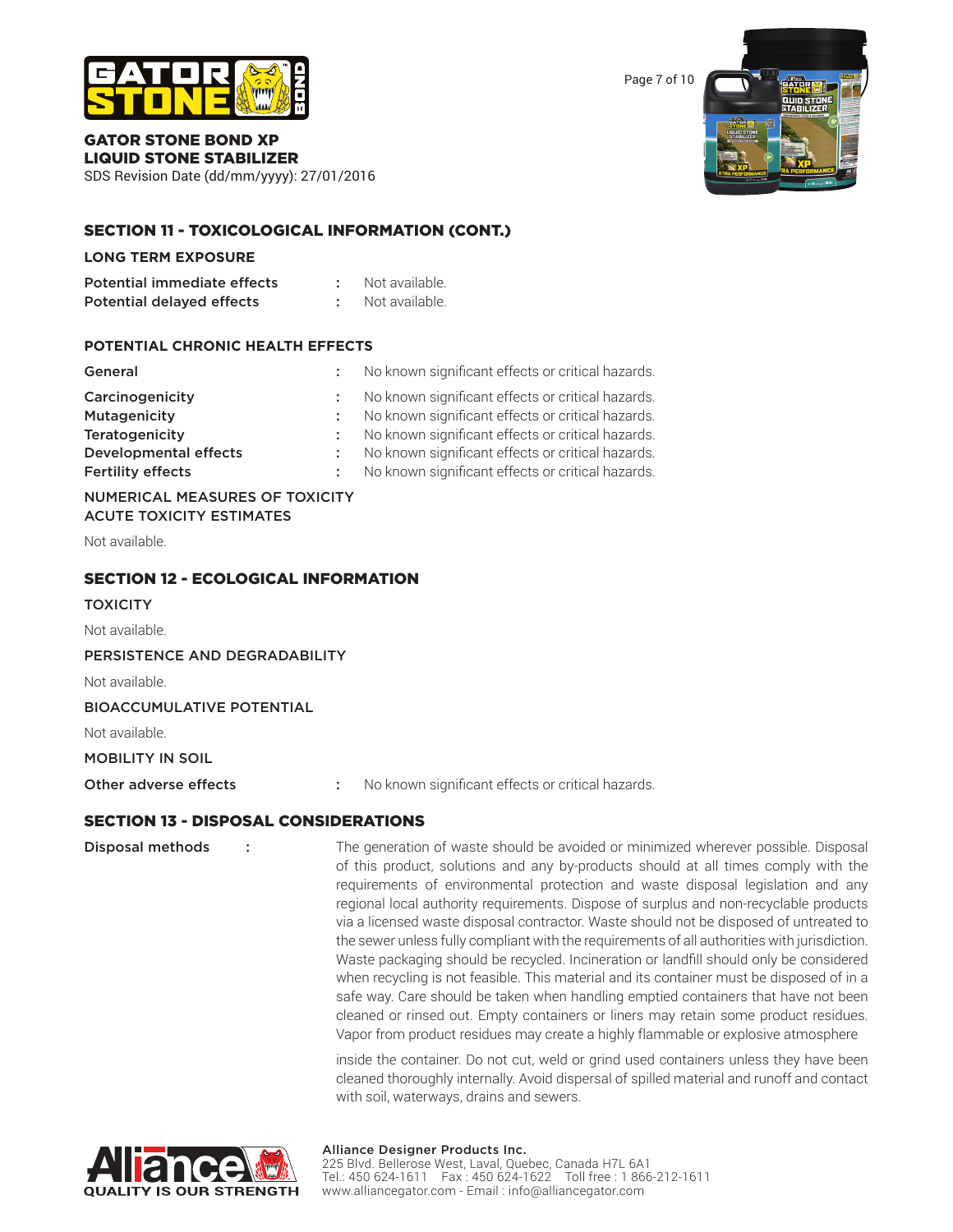

Page 8 of 10

#### GATOR STONE BOND XP LIQUID STONE STABILIZER

SDS Revision Date (dd/mm/yyyy): 27/01/2016

# SECTION 14 - TRANPORT INFORMATION

|                                | <b>DOT Classification</b> | <b>TDG Classification</b> | <b>IMDG</b>              | <b>IATA</b>                  |
|--------------------------------|---------------------------|---------------------------|--------------------------|------------------------------|
| <b>UN number</b>               | Not regulated             | Not regulated             | Not regulated            | Not regulated                |
| UN proper<br>shipping name     | $\overline{\phantom{a}}$  | $\overline{\phantom{a}}$  | $\overline{\phantom{a}}$ | $\overline{\phantom{a}}$     |
| Transport<br>hazard class (es) | $\overline{\phantom{a}}$  | $\overline{\phantom{a}}$  | $\overline{\phantom{a}}$ | $\qquad \qquad \blacksquare$ |
| Packing group                  | $\overline{\phantom{a}}$  | $\overline{\phantom{0}}$  | $\overline{\phantom{a}}$ |                              |
| Environmental<br>hazards       | No.                       | No.                       | No.                      | No.                          |
| Additional<br>information      | $\overline{\phantom{0}}$  |                           |                          |                              |

Special precautions for user : Transport within user's premises: always transport in closed containers that are upright and secure. Ensure that persons transporting the product know what to do in the event of an accident or spillage.

Transport in bulk according : Not available. to Annex II of MARPOL 73/78 and the IBC Code

# SECTION 15 - REGULATORY INFORMATION

CALIFORNIA PROP. 65 Not available.

| No significant<br>Ingredient name<br>Reproductive<br>Cancer<br>risk level | Maximum acceptable<br>dosage level |
|---------------------------------------------------------------------------|------------------------------------|
|---------------------------------------------------------------------------|------------------------------------|

| U.S. Federal regulations          | TSCA 4(a) final test rules: methanesulfinic acid, hydroxy-, monosodium salt |
|-----------------------------------|-----------------------------------------------------------------------------|
| United States inventory (TSCA 8b) | All components are listed or exempted.                                      |

| п. | Not listed<br>Not listed<br>Not listed |
|----|----------------------------------------|
|    | Not listed                             |
|    |                                        |

SARA 302/304

COMPOSITION/INFORMATION ON INGREDIENTS

No products were found.

SARA 304 RQ : Not applicable.



# Alliance Designer Products Inc.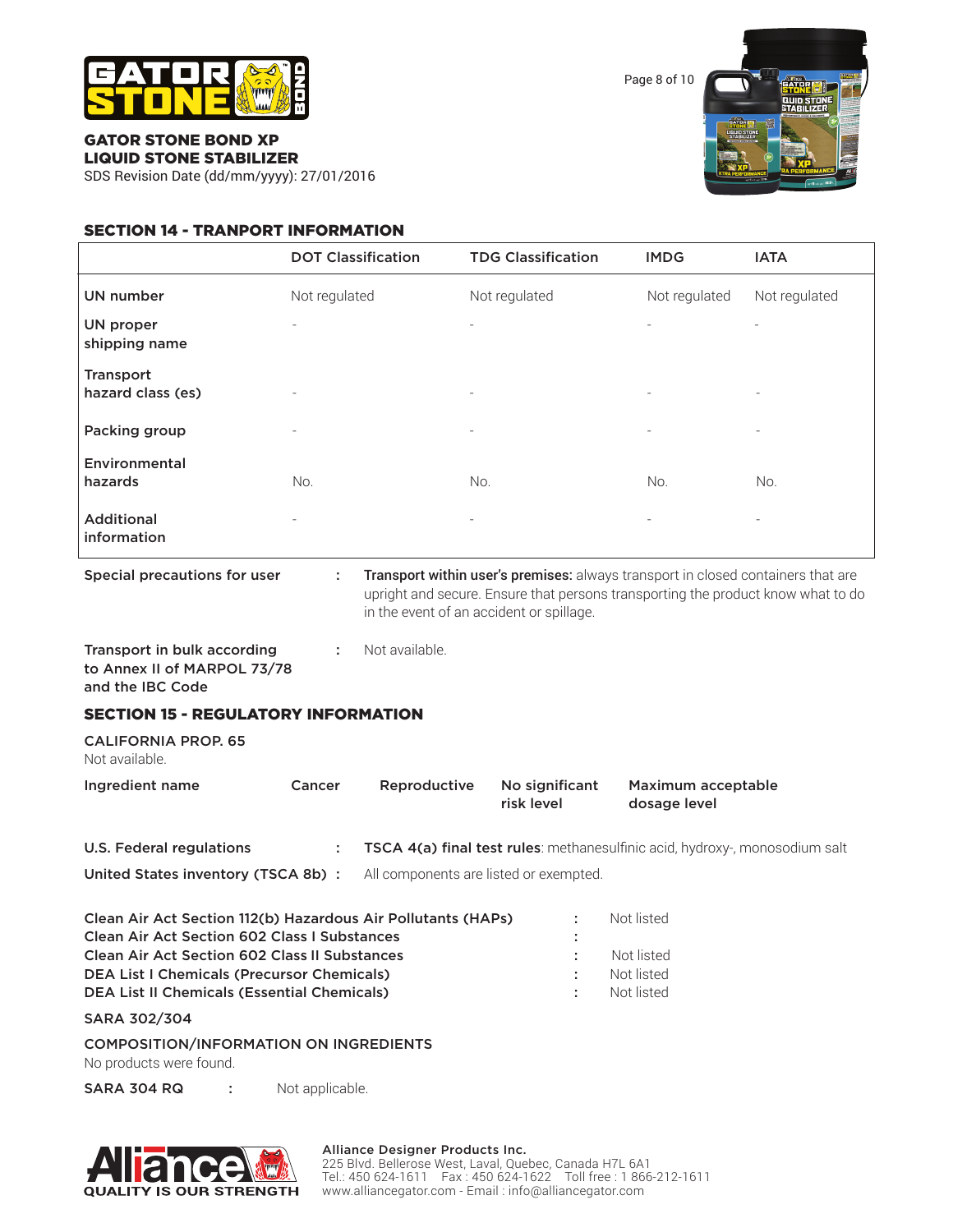

Page 9 of 10

#### GATOR STONE BOND XP LIQUID STONE STABILIZER

SDS Revision Date (dd/mm/yyyy): 27/01/2016

# SECTION 15 - REGULATORY INFORMATION (CONT.)

SARA 311/312

Classification : Not applicable.

# COMPOSITION/INFORMATION ON INGREDIENTS

No products were found.

# STATE REGULATIONS

| <b>Massachusetts</b> |    | None of the components are listed. |
|----------------------|----|------------------------------------|
| New York             | ÷  | None of the components are listed. |
| <b>New Jersey</b>    | ÷. | None of the components are listed. |
| Pennsylvania         | ÷  | None of the components are listed. |

# NATIONAL INVENTORY

| Australia | Not determined.                                                                         |
|-----------|-----------------------------------------------------------------------------------------|
| Canada    | At least one component is not listed in DSL but all such components are listed in NDSL. |
| Europe    | Not determined.                                                                         |

# SECTION 16 -OTHER INFORMATION

# HAZARDOUS MATERIAL INFORMATION SYSTEM (U.S.A.)



The customer is responsible for determining the PPE code for this material.

# NATIONAL FIRE PROTECTION ASSOCIATION (U.S.A.)



References : - - Hawley, G.G.; The Condensed Chemical Dictionary, 11th edition. New York N.Y., Van Nostrand Reinold, 1987. - Material Safety Data Sheet issued by: la



#### Alliance Designer Products Inc.